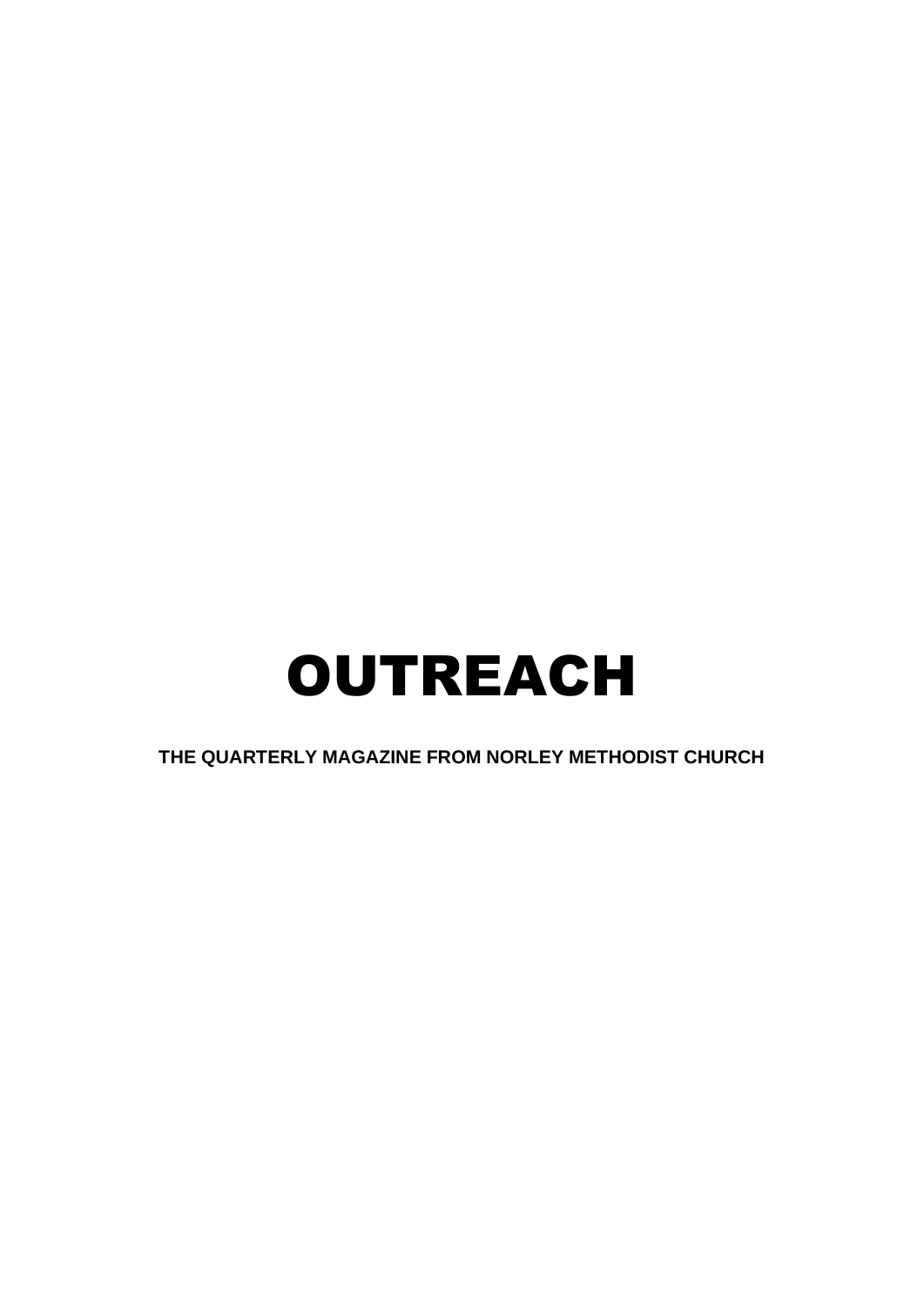#### Friends,

#### **The Heart of Worship**

"I'm comin' back to the heart of worship, and it's all about you. It's all about you, Jesus". So runs the chorus of one of Matt Redman's worship songs (*Singing the Faith* 437). Worship really is at the centre of who Christian people are. Isaiah celebrates that God's people are set aside for worship (Isaiah 43: 7, 21) as does the writer of the letter of Peter (1 Peter 2:9).

If we're honest, who or what do we worship? If New Testament scholar Greg Beale is correct, then this question truly matters because he suggests in his landmark book that "we become what we worship".

I am grateful for the education that I received and remember with thanks all of the teachers that taught and encouraged me. For a few years I attended a state school with an ancient foundation. Every year there would be a service in the parish church on "Founders Day". In this setting with the stained glass depicting the saints of old, the history of the school's endowment was recited with the various amounts bequeathed accounted for. Afterwards the headmaster was talking to the Chair of governors and Rector as I passed, minding my own business. In the context of an established, good-humoured repartee, the headmaster said: "Of course, Emison would not approve. He would not think it religious enough". "Not at all, Sir" I replied, "I thought it was highly religious, just not *Christian".* A clip around the ear would have been appropriate, but instead, the Rector found me later and whispered: "Wait until I tell your dad. Well said!".

Who or what is at the heart of our worship?

Some of you know that I like a good bellow (sing). Does the music *point* to Jesus or are we in danger of worshipping the music itself? Do we worship our buildings? Do we worship the tradition in which we have been raised? Do we come to church seeking affirmation of who we are, perhaps even hoping that our standing in our communities will be enhanced?

On Sabbatical, I'm going to be trying to get back to the heart of worship. After leading 1022 Sunday services in my ministry so far, I'm going to receive from others, drawing upon the widest possible range of worship styles and traditions and seeking again its heart and focus: the God we see in Jesus Christ. Everything else that we do is supposed to point us to Jesus and if it doesn't, then it had become idolatrous.

I am grateful to you all for the gift of sabbatical and ask your support to those who will provide cover for me over these months. I gently encourage all of you to join me in the necessary, constant need to refocus our lives on the worship of God so that we might grow and become more like the one that we worship.

Grace and peace.

Andrew

### *Pastoral Piece*

Greetings Everyone,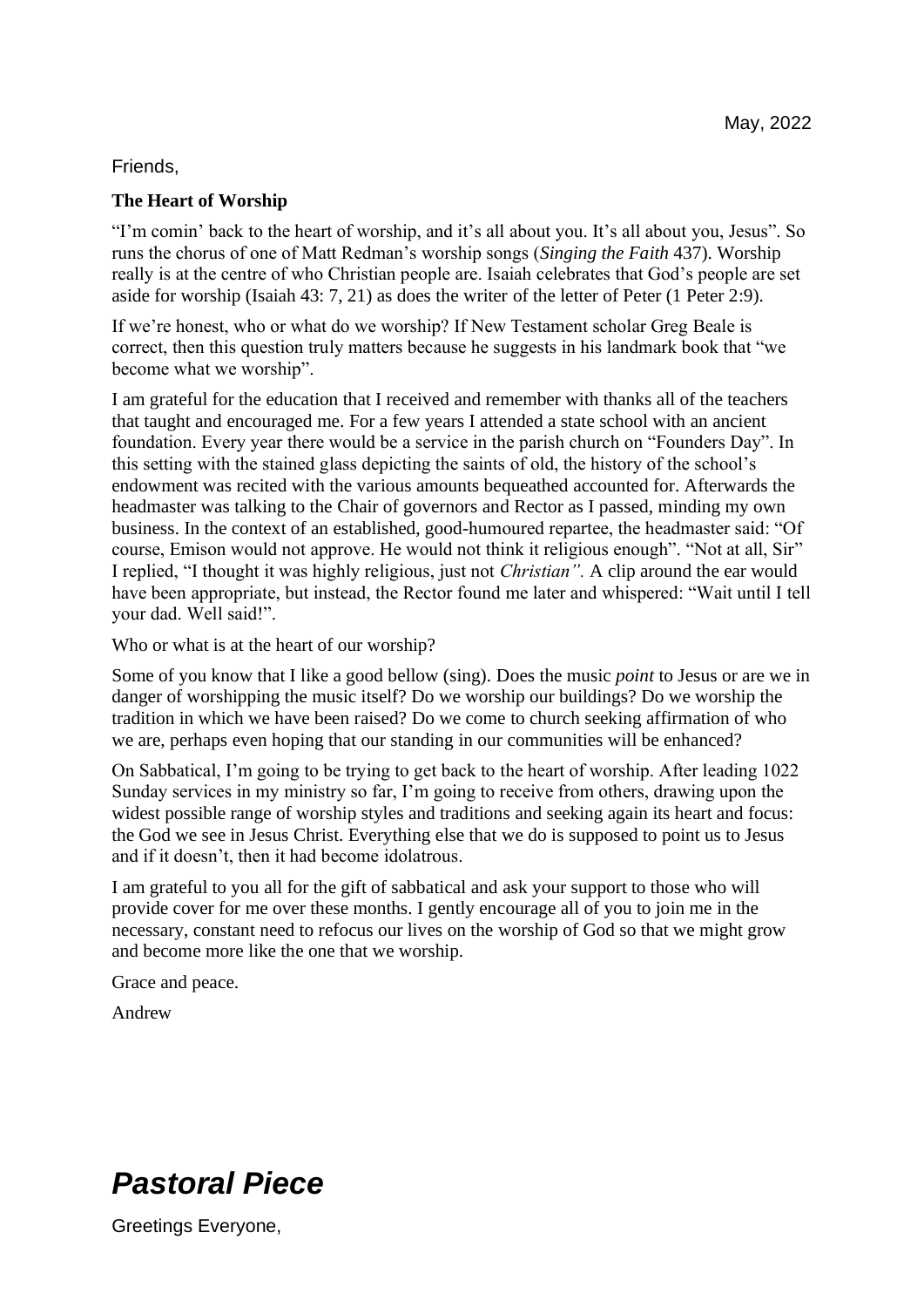I hope you have all been keeping well, and enjoying the spring weather when permitted.

We know COVID has not gone away (and probably never will !!) but here at Norley our Pastoral Team continue to support whenever needed and for whatever reason. Here we are already in the fifth month of the year, which sad to say makes me a year older having just celebrated a birthday !! (they say "you're as old as you feel"so why do I feel really, really old most days).

I think this leads me in my verse for you all.

### *STAY. POSITIVE.*

*Some days, we wonder why life is so difficult. Things happen that leave us feeling as though we have little control over our circumstances.*

*On those days, remember that hope is a gift we can give ourselves… When we choose this attitude and tap into our inner reserves, we are rewarded with the knowledge of what we have learned in life. That decision to stay positive and remain hopeful is a key that unlocks the door of possibilities, and when shared, returns to renew the spirit.* 

*May hope be your blessing today.*

*(Poem by Marci)*

With grateful thanks to the Pastoral Team for all that they continue to do.

May Gods Blessings be with you all. *Margaret Hogan 8/5/22*

### **Arrangements for Andrew's Sabbatical**

As you may recall from the Spring 2022 Outreach, Andrew will be taking a well deserved sabbatical over the summer, commencing on 15<sup>th</sup> May. Arrangements during Andrew's absence have been put in place to support us in Norley during this time and at the same time allow Andrew to focus on his sabbatical.

Revd David Bintliff will be the ministerial contact for urgent pastoral needs and emergencies until 31<sup>st</sup> July and David can be contacted on his home phone number, 01928 209818, or by email, [david.bintliff@methodist.org.uk.](mailto:david.bintliff@methodist.org.uk) We will confirm the ministerial contact for August in due course through the notices.

A sabbatical support group has also been established across Frodsham and Norley Methodist Churches and Ruth Hosker and John Bell are representing Norley on this group. They will act as a link to Andrew for any essential matters which you might ordinarily communicate to Andrew. From  $15<sup>th</sup>$  May to  $12<sup>th</sup>$  June please contact Ruth Hosker on mobile 07724337251 or [ruth.hosker@btinternet.com](mailto:ruth.hosker@btinternet.com) and from 13th June contact John Bell on 01606 301198 or [belljohna@btinternet.com.](mailto:belljohna@btinternet.com) Please contact Ruth and John rather than trying to contact Andrew directly. Andrew will be back with us from 1<sup>st</sup> September.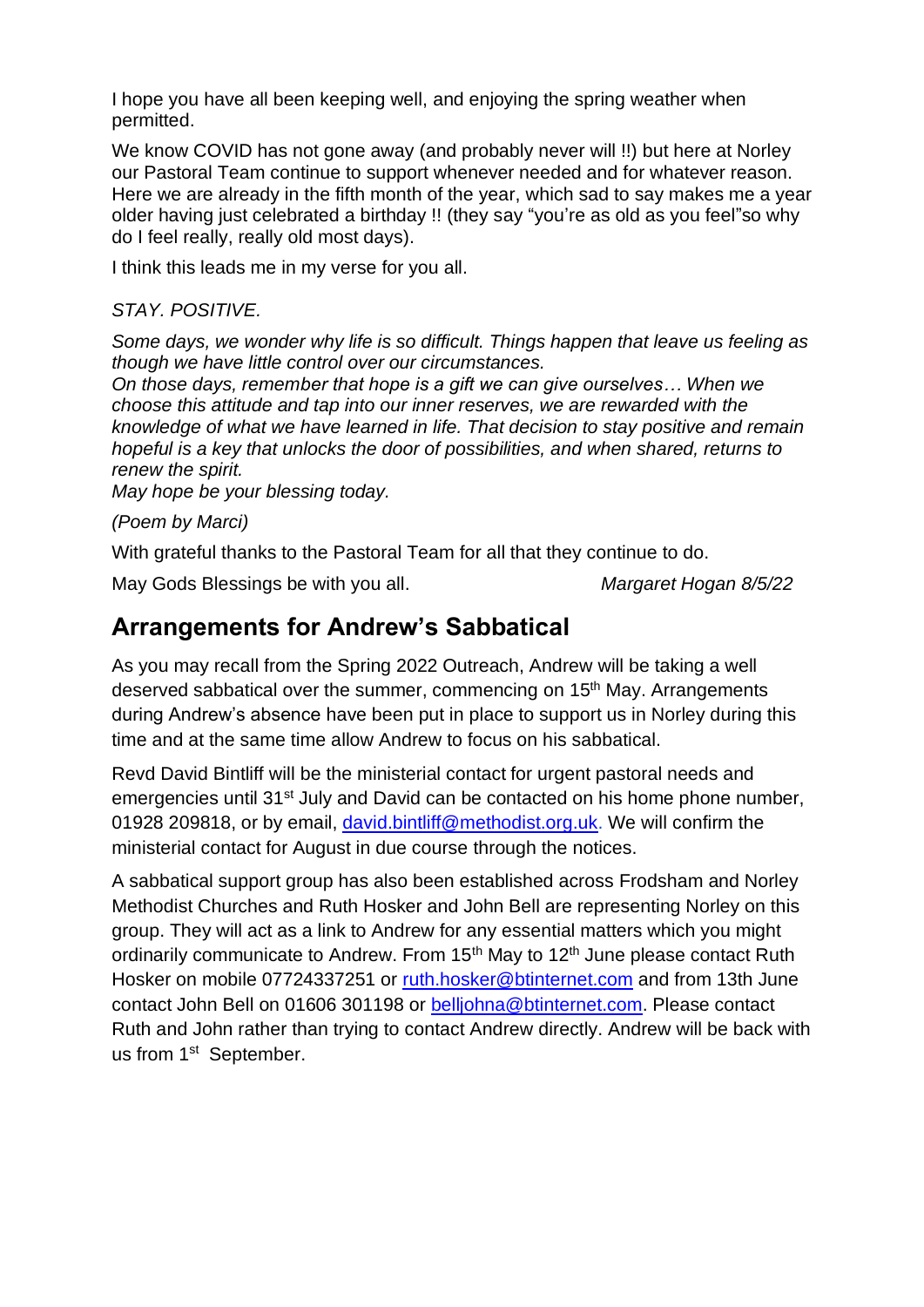### **The Choir at Norley**



The Harmony Choir

My thanks to the choir members for their commitment, turning up in all weathers and coping to fit in with their busy diaries. We enjoyed the fellowship with coffee and cake and often with serious discussions in putting the world to rights, including Brexit !!!



It is time to say goodbye

I have wonderful memories of the contributions to worship made by the Harmony Choir and the Band of Hope and Joy.

The Harmony Choir composed of Jean, Joan, John and Rajan tackled difficult numbers beautifully with ease. Their sight-reading skills were excellent.

The members of the Band of Hope Joy composed of beautiful voices sang in unison with great aplomb.



The Band of Hope & Joy

My grateful thanks to Rajan for supporting me in organising the room for rehearsals, printing the number of copies of music as required, helping me with serving refreshments and carting the heavy keyboard and setting it up in church for special services. Having sold our house, we are not sure of our plans. It has been an enormous privilege to have The Choir worked with the choir I would like to end with the words from Martin

Luther. "Next to theology, I give music the highest place and honour. Music is the art of the prophets, the only art that can calm the agitations of the soul; it is one of the most magnificent and delightful presents God has given us."

Finally wishing you all the best of health and happiness, I take my bow.

 *Saro Jesudason*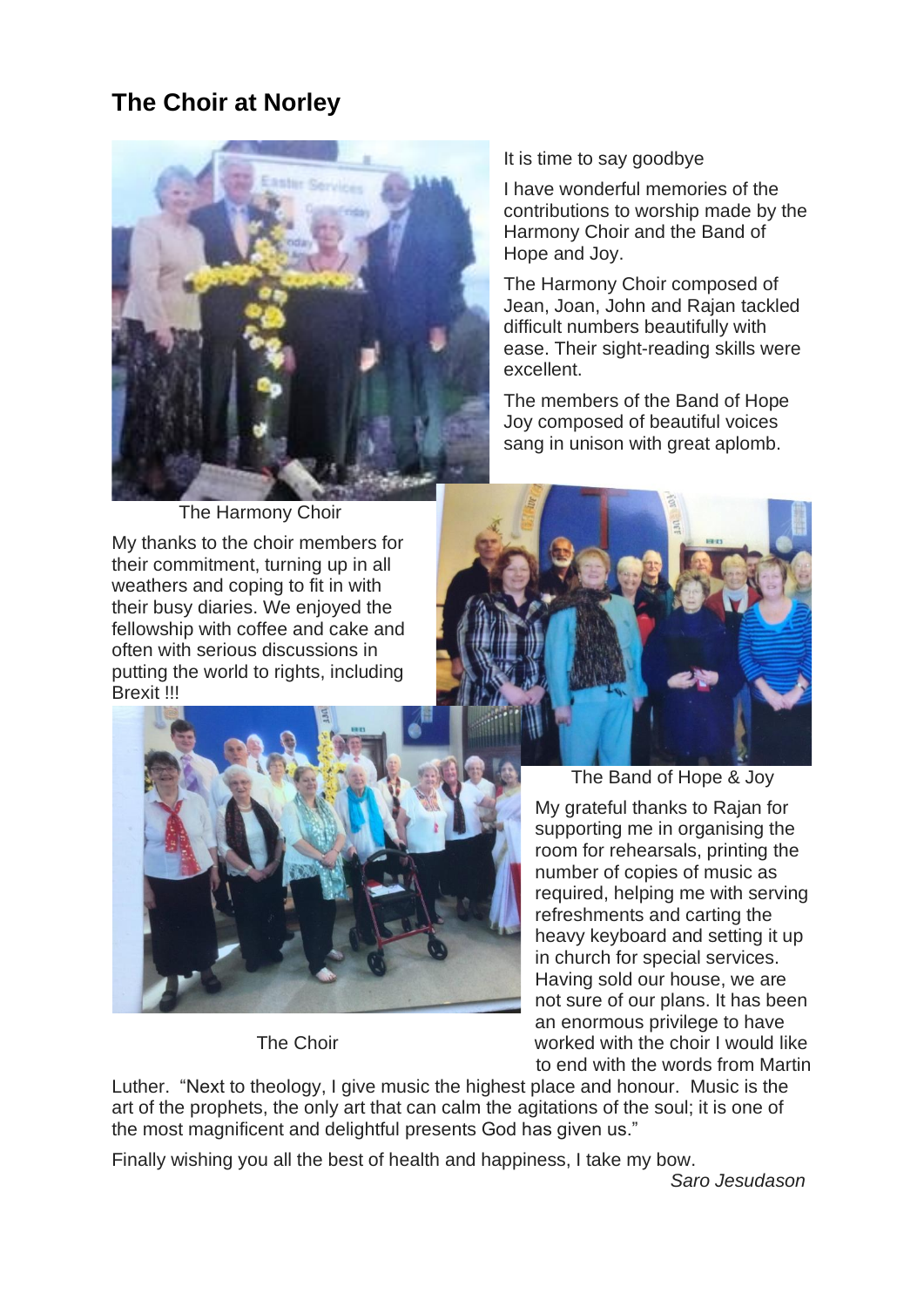### **Updated Covid precautions**

Updated Covid precautions were discussed and unanimously agreed at the Church Council meeting on 22nd March and reflect the national change in strategy to 'Learning to live with Covid '.

The emphasis of the revised precautions is a move away from protection from Covid spreading in a service by masks etc. to trying to ensure nobody attending has Covid in the first place, so that protection measures inside the building are less crucial.

In summary...

#### **Please help reduce the risk of bringing Covid into the building by:**

- Not attending if you have Covid or 'have symptoms which may be Covid (cough, sore throat, cold-like symptoms etc).
- Considering taking a Lateral Flow Test in the 24 hours before attending Church: Taking a test is encouraged and it may identify if you have Covid but are symptom free, or if you are 'pre-symptomatic'. However, we understand that taking a lateral flow test may be difficult for some people, and there is a cost implication from April, therefore this measure is 'encouraged' rather than 'compulsory'.
- Sanitising your hands before entering the Church

#### **Whilst in the Church...**

- Please maintain a social distance (one seat in the main worship area) between households whilst inside the Church.
- Wearing face masks inside the Church is no longer be compulsory. You may, of course, continue to wear a mask if you prefer to do so.

Other procedures for Holy Communion, ventilation of the building before services, monitoring use of the building by different users during the week, taking collections and cleaning will remain unchanged.

Some members of our congregation may feel more cautious than others, so please be aware of their wish to continue with mask wearing and maintain social distancing.

#### **Refreshments and Flowers:**

The return of refreshments after the service from Easter Sunday (including crème eggs on that occasion) was greatly welcomed by everyone!

You will be aware that there is a one-way system for collecting your tea/coffee: going through the door at the back of the Church through to the old Sunday School room to collect your drink. This is to reduce bottlenecks whilst refreshments are being served. There is plenty of seating in the Open Door room for everyone.

It is lovely to have flowers once again in Church! Please speak to one of the Stewards if you are aware of someone who may appreciate receiving the flowers following the Sunday service.

Everyone's contribution to providing refreshments and flowers is greatly appreciated. If you can offer to help in any way, please let Ruth (Lane) know.

**Review of our Covid precautions**: Our Covid precautions will be kept under review by the Church Leadership Team and the Church Council, and changes may be made should the need arise. Any further changes will be communicated via the weekly notices.

 *Lesley Gough, Church Council Secretary.*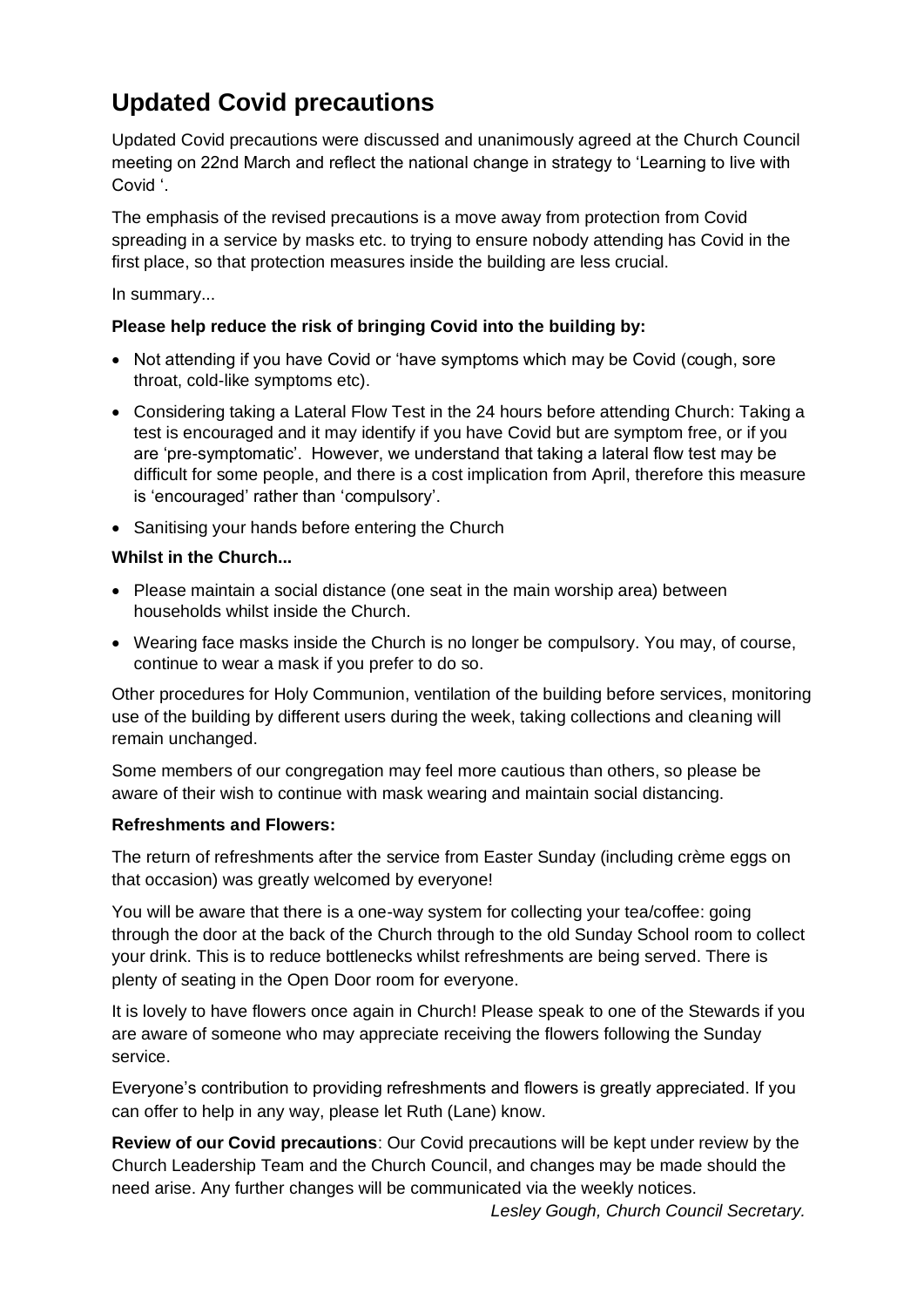### **1 st Wednesday Walks**

### **March 1st Wednesday walk**

Eleven hardy souls turned up on a rather drizzly morning for a walk led by Bruce and Ruth around the formal gardens at Tatton Hall. One highlight was the Italian Gardens built by Paxton in the 1860s just in front of the mansion, and another was the fabulous Japanese Garden from 1910. The maze caught the attention of many – the second picture shows Heather standing by the tree in the centre to prove her success at negotiating the maze.



To our surprise the fernery was open as was the conservatory, but not the orchid house.

We spent a couple of hours going round the garden but probably only covered 3 -4Km. All eleven were pleased to get a hot drink and warm up in the cafeteria at the end of the walk.

#### *Bruce*

April's Wednesday walk was to have been led by Anthony and Heather but was cancelled at the last minute as they returned from their 55th wedding anniversary holiday with Covid, Fortunately, they made a full recovery before the next month.

.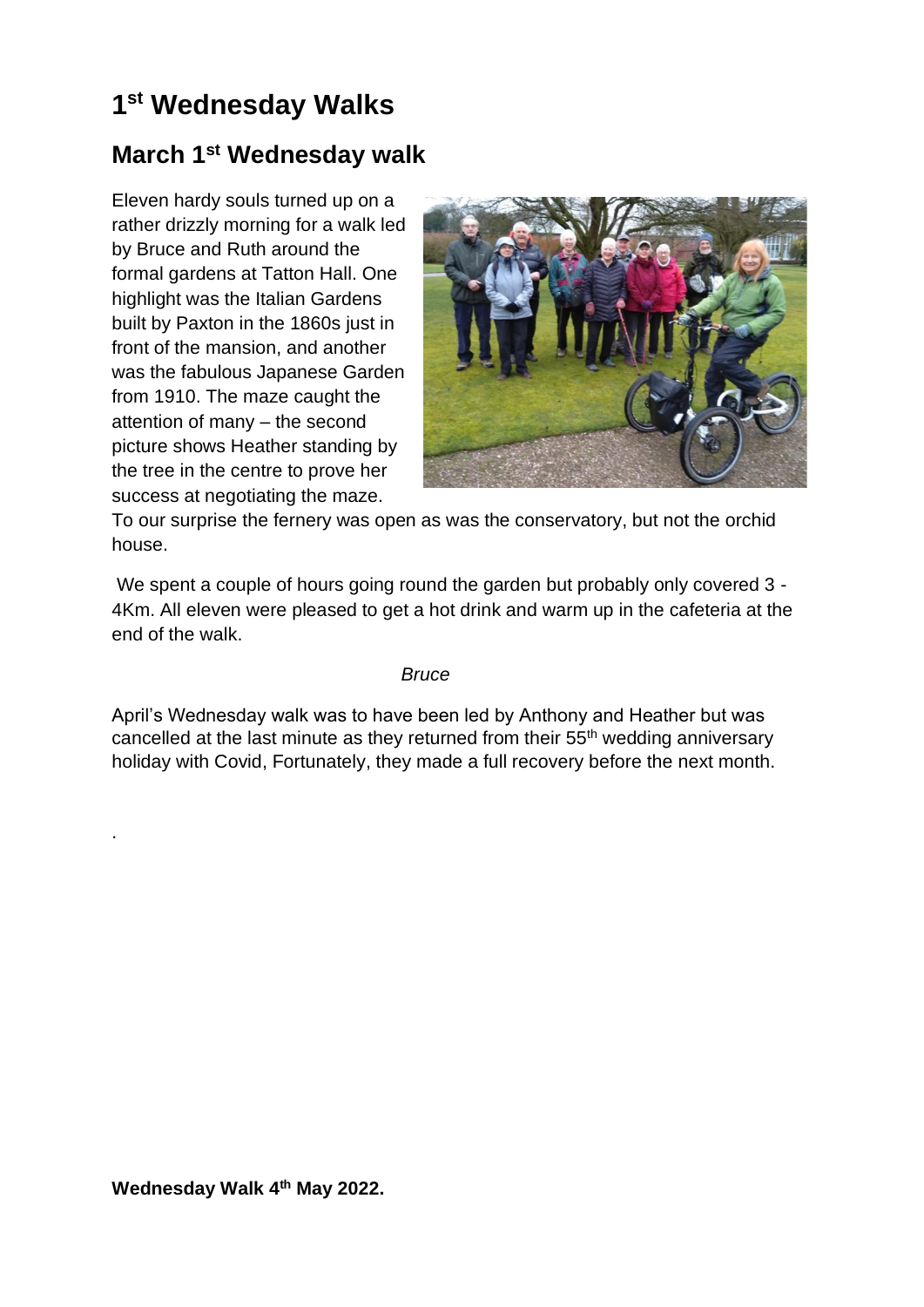This walk was led by Heather & Anthony around part of the Lymm Heritage Trail. We had 8 members taking part along the Bridgewater Canal & then back along part of the Trans Pennine Trail (which runs from Southport To Hull), finally returning through Slitten Gorge where we viewed the remains of the  $18<sup>th</sup>$  century slitting mill. Near the mill we had a good view of a pair of grey wagtails, a fleeting view of a heron & a carpet of Spring woodland native flowers. The weather was wet on our journey to & back from Lymm but thankfully remained dry for our walk but started raining as we entered the pub for lunch*. A.Davies. 4/5/22*

Future walks are 1<sup>st</sup> June led by Garry & Vaughan 6<sup>th</sup> July led by Bruce & Ruth 3<sup>rd</sup> August

Why not join us for a walk in good company?

### **Vestry Stewards and Welcome Stewards**

From June 1<sup>st</sup> the services at Norley will be managed by 2 Vestry Stewards each week, and arrivals for the service will be greeted by one or two Welcome Stewards. Ruth has agreed a rota for the Vestry Stewards and Bruce has set up a Welcome Stewards rota – see the back page of this edition for details.

We are grateful for all of this voluntary support which makes our services so welcoming and enable them to run so smoothly. The duties for these two different stewarding duties have been agreed by the Church Leadership Team and are detailed below

### **Vestry Steward Duties**

There are usually two types of stewards, one for the congregation (Welcome Steward) and two for the preacher (Vestry Steward).

The 2 Vestry Stewards make arrangements for the service, set the church up for the service, look after the preacher, at least one remaining with them in the vestry, and close up the church after the service.

### **Making arrangements for the service**

The Vestry Steward will contact the preacher by the Monday before the service to tell him/her the procedures that are in place (including the offertory arrangements and the option to bless them in the service) and to request the Order of Service early both for the organist and so that readers can be found if required. Currently readers are sent the NRSV version of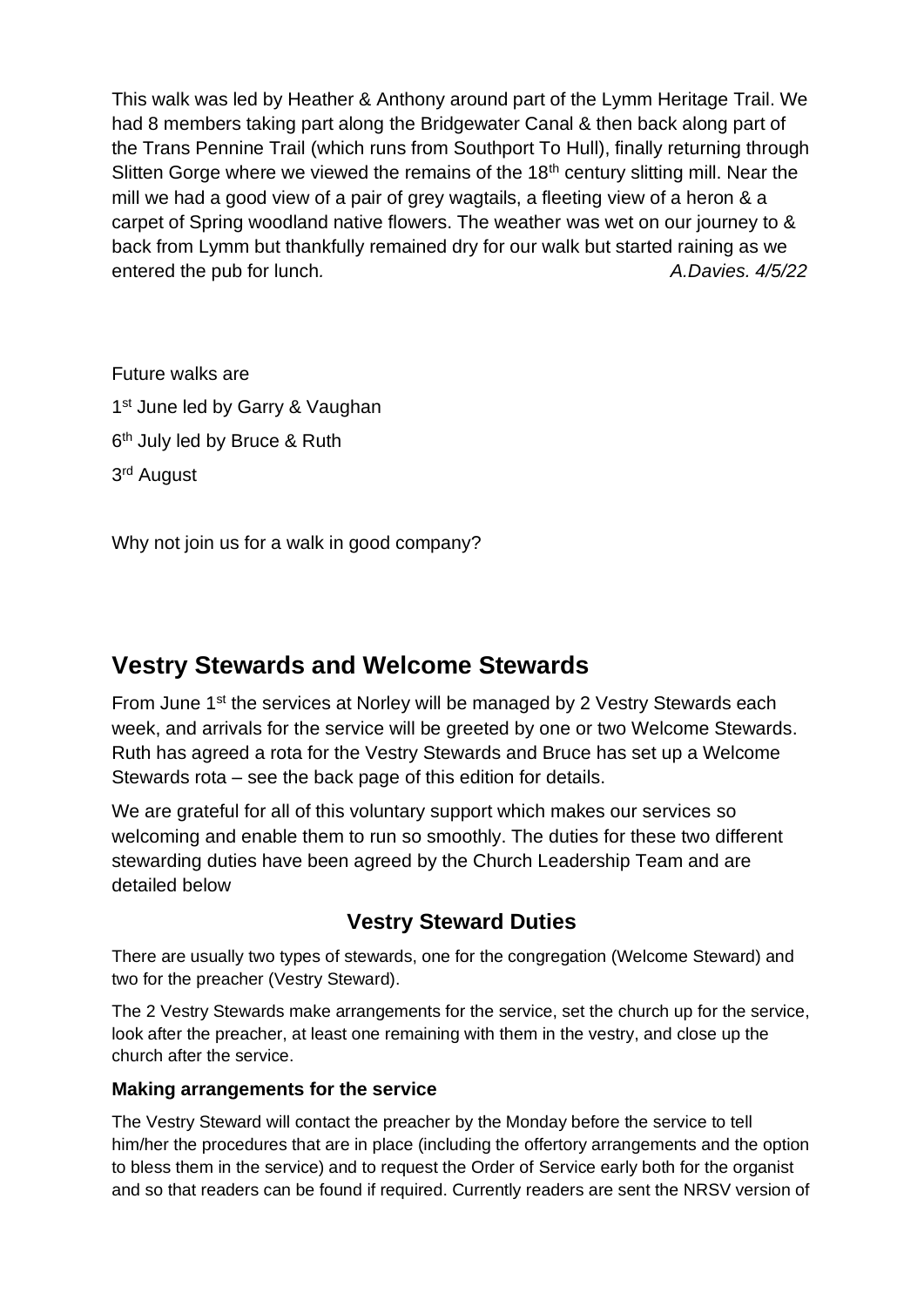the readings so that they can print it out and bring it to the lectern without having to touch the Bible.

If the preacher wants to use the A/V system, then they should contact Michael Gough, or if he is not available, Ruth Lane, for instructions on how to use the system.

The Vestry Steward needs to obtain the safe key from the previous week's Vestry Steward.

### **Setting the church up for the service**

- 1) Open the doors 10 minutes before people arrive to get the church well ventilated.
- 2) Set up the sanitiser stations at the front entrance and the side entrance.
- 3) Turn on the sound system and the lights including the one behind the screen.
- 4) Put the hymn numbers on the hymn boards.
- 5) Check that hymn books and service books are set out for the congregation.
- 6) Set out the collection baskets in the porch and in the Open-Door room.
- 7) Once the service is ready to start, ensure the back door is closed and locked with the key in the lock.

When there are 2 Welcome Stewards, one can be asked to assist with setting up the church.

#### **Looking after the preacher**

Once the preacher has arrived, one Vestry Steward needs to stay with the preacher in the vestry, ensuring the preacher is set up for the service, get the preacher wearing the roving microphone (changing the batteries if it is the first Sunday of the month), pray for them before the start of the service, and introduce them to the congregation at the start of the service, if appropriate. The numbers attending are counted and recorded to ensure everyone is accounted for should an evacuation be necessary.

### **At the end of the service**

- 1) Invite the congregation to refreshments via the vestry door once the refreshments have been prepared.
- 2) Ensure the offertory and any other donations are given to the Treasurer asap after the end of the service or are bagged and dated and left in the safe for the treasurer.
- 3) Recover the roving microphone to the vestry, take down the hymn numbers, bring in the sanitiser stations, turn off the sound system and the lights.
- 4) Arrange to distribute the flowers to a needy recipient,
- 5) Record the attendance numbers, flower recipients and readers on the notice board sheets.
- 6) Lock the front and side doors of the church after everyone has left.

If requested to do so, the Welcome Stewards can assist with closing the church.

### **Welcome Steward Duties**

The Welcome Steward(s) need to arrive at least 20 minutes before the service start time and ensure both front doors are fully open.

Their role in the porch is to welcome people by asking if they are 'well and covid free' in a friendly and welcoming way. If they have forgotten to use the hand sanitiser, the welcome Steward should remind them to do so before entry.

Once the service is underway, the Welcome Stewards close the doors if the weather is inclement and join the congregation during the first hymn.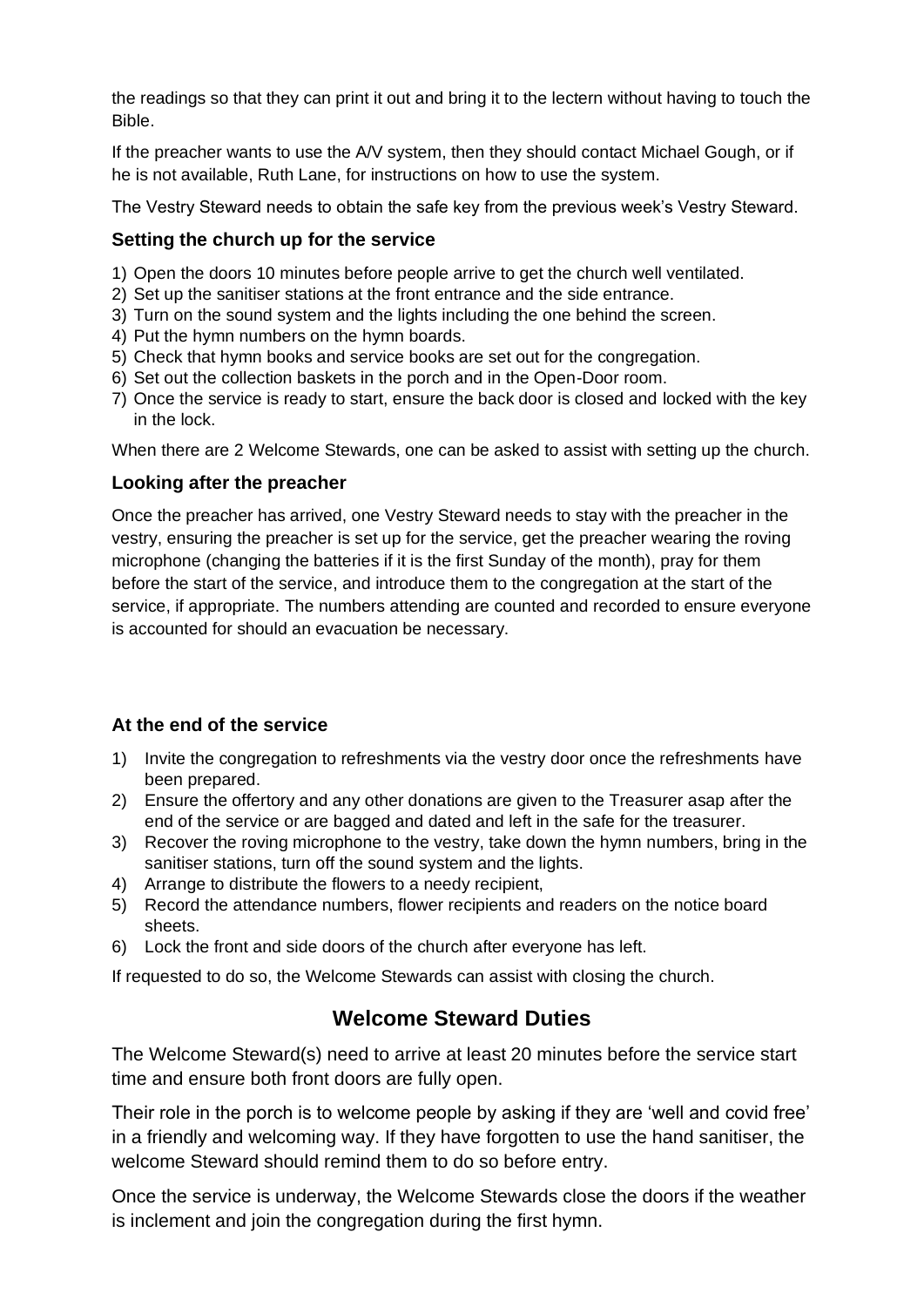If there are 2 Welcome Stewards, one can, at the request of the Vestry Stewards, assist in setting up the church prior to the service.

After the service, at the request of the Vestry Steward, the Welcome Steward can assist the Vestry Stewards with closing the church.

For the first time in a generation, global poverty is rising. Covid-19, conflict and the climate crisis are pushing more or our global neighbours into a struggle for survival. Norley has a proud record of responding to Christian Aid's call and this year we stand together with our neighbours in Zimbabwe, a country where the impact of Climate Change is keenly felt and where drought is leading to widespread hunger. Drought starves! So, your donations go to Christian Aid's in-country partners providing training in farming skills and developing and harvesting drought-resistant crops.

The familiar 'red' envelopes will also be available over the course of Christian Aid Week at Norley St. Johns, Norley Methodist Church and Christ Church, Crowton. But if you miss this opportunity then you can easily donate online at … <https://envelope.christianaid.org.uk/envelope/norley-ca-group-e-envelope>

*Michael Gough*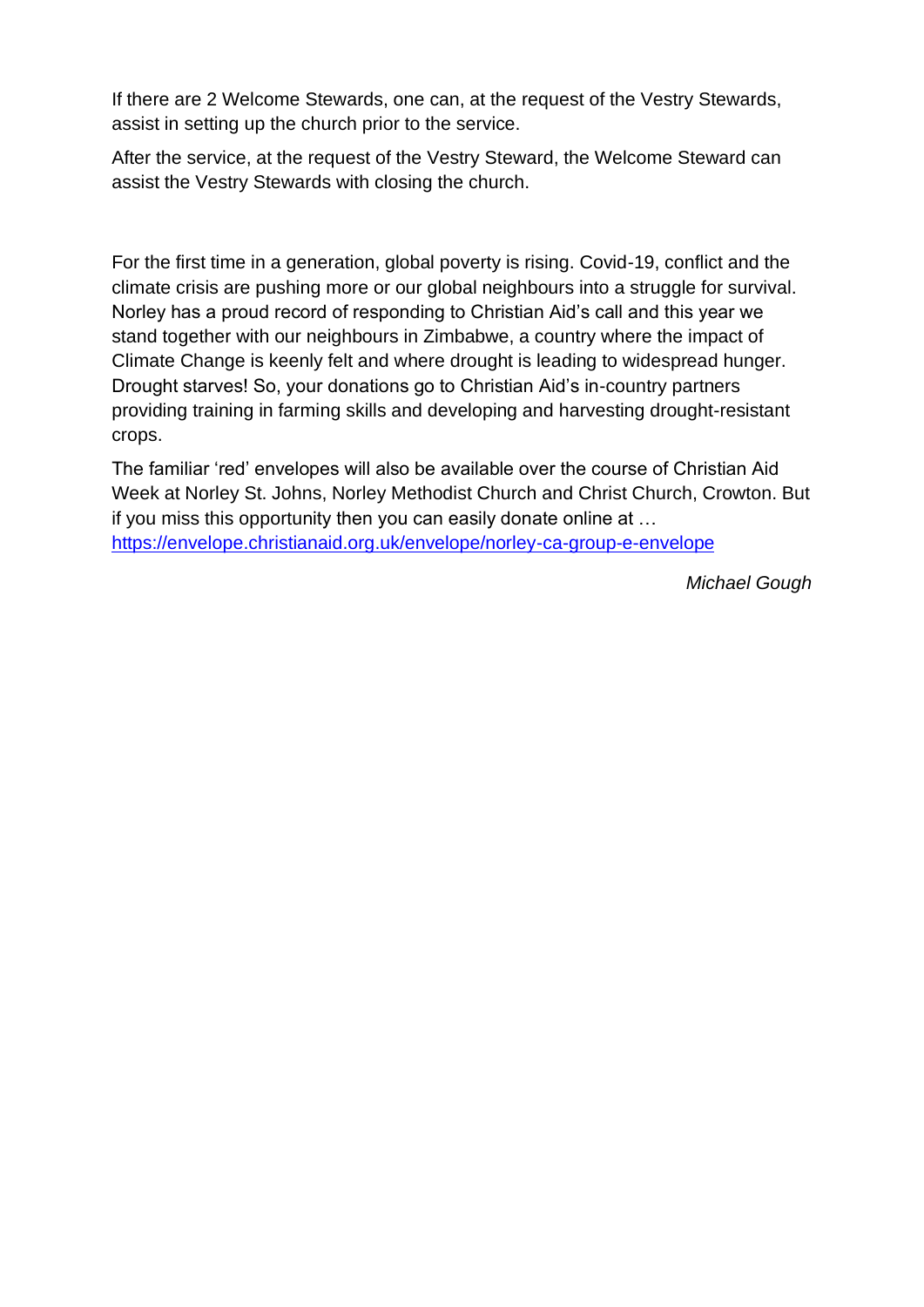### **March 22nd Church Council**

Here is a summary of the main points from the meeting:

- We agreed to a relaxation of our Covid restrictions from 3<sup>rd</sup> April and reintroduction of refreshments after the Sunday morning service and flowers in Church from Easter Sunday. (Please see a separate article and the weekly notices for further details).
- The Pastoral team continue to offer care and support in the local community for which all are extremely grateful.
- The Spiritual Committee update is included elsewhere but we noted the challenges of covering all services across the Circuit with Ministers and Preachers. Andrew will be taking over care of two further churches from September.
- Our Outreach here, near and far via the production of 'Outreach' magazine, our ongoing support to the Foodbank, and support to Christian Aid and other charities working in areas of the world with greatest need, were all noted. Closer to home, Andrew reported that he is seeking to develop closer links with the Anglican community in Norley via Rev Ron Iveson. We will all also try and establish other links with lay workers at St John's.
- Finance and property reports were also received with further detail reported elsewhere. The Church Council is very grateful to John for his ongoing diligent work as Treasurer and to Bruce, John D and Lewis for their ongoing work in care and maintenance of our building.
- Ruth was pleased to report that our safeguarding processes, checks and training are in good order.
- At a Circuit level Andrew and Simon Kelly reported that there is ongoing consideration of the requirements as to what individual churches need from an ordained Minister – particularly relevant since Ministerial cover across the Circuit will be significantly stretched from September onwards when Revds. David Bintliff and David Goodwin move on from their current posts. Andrew was keen to emphasise that although he will have responsibility for two more Churches from September, he will always be available at times of need and will make time to meet with anyone who requires this.
- Andrew will be on Sabbatical leave from May  $15<sup>th</sup>$ , and with addition of annual leave, will return to his regular Ministerial duties from 1<sup>st</sup> September. During this time Revd David Bintliff will provide Ministerial support until August, with arrangements for August to be confirmed. Ruth Hosker and John Bell will provide a channel of communication to Andrew on any matters which he needs to be aware of during his Sabbatical leave.
- The next Church Council meetings will take place on June 21<sup>st</sup> and October 4<sup>th</sup>.  *Lesley Gough, Church Council Secretary*

### **Annual Church Meeting**

Our Annual Church Meeting was held on the 8<sup>th</sup> May as part of the Sunday morning service. It was good to have the meeting in person again – for the last two years we have held the meeting via Zoom!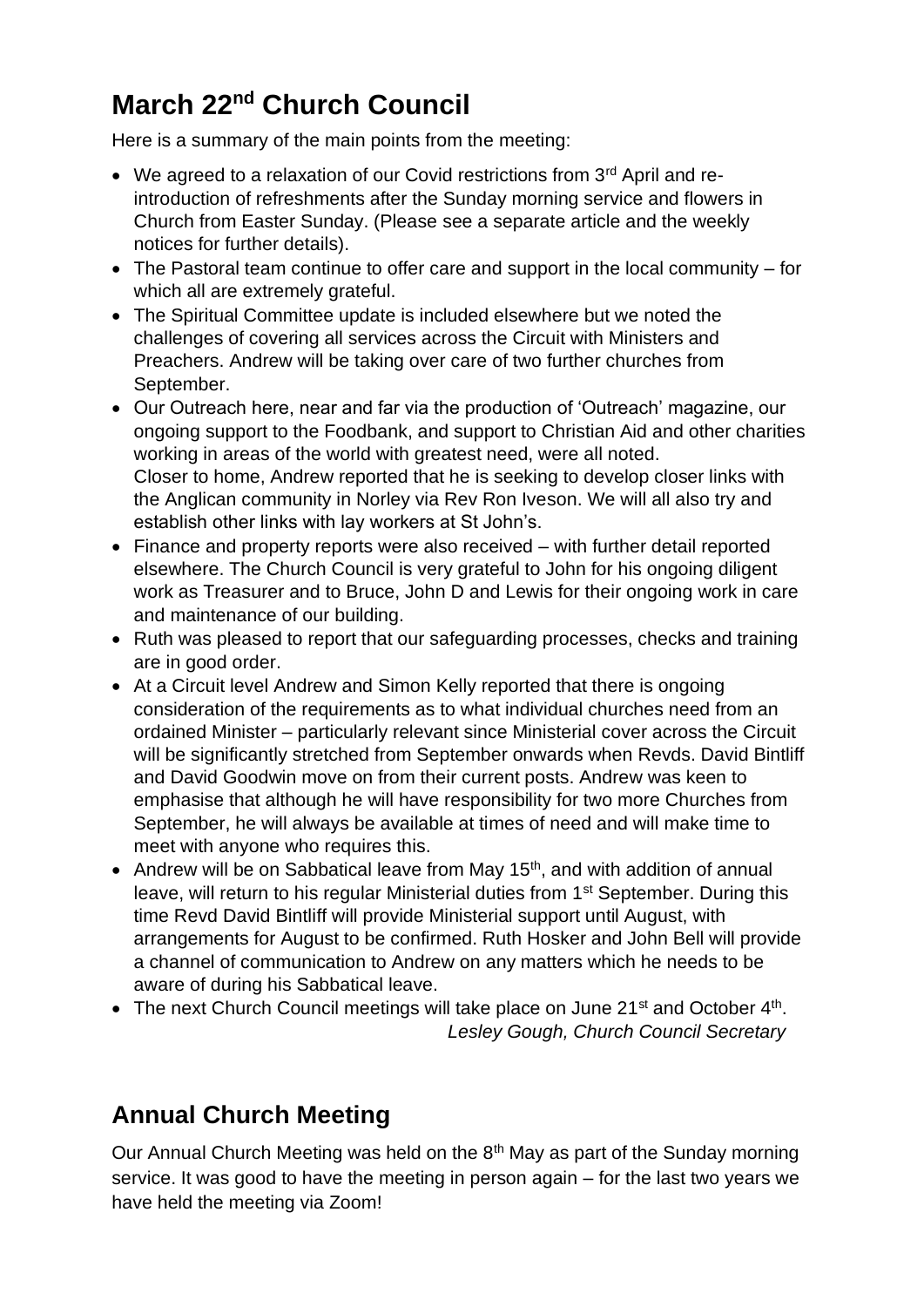We spent some time reflecting on the last year and everyone was pleased that we are now meeting regularly in Church, and we have been able to relax many of the Covid restrictions. Most people have been able to return to the weekly services in person, but for those who haven't, the weekly streamed service from Frodsham, set up by our Minister, Andrew, at the beginning of the pandemic, continues to be very important and greatly appreciated. We also noted that the Pastoral Committee have been very active over the last year, providing a tremendous amount of support to members and friends in the local community. A few members of the church were also thanked for different contributions over the last year: Michael Gough organised online prayer meetings twice a week for 10 months during the pandemic, as well as organising prayer days at the start of Lent. Michael has also recently completed his training to become a Local Preacher. Barbara Garner stood down after many years of loyal service as our Communion Steward and we are very grateful to Alison Twinn and Yvonne Roughsedge for taking over this role. The CLT were also thanked for their continued efforts throughout the last year including their consideration and guidance as we have moved out of Covid restrictions in Church.

In the year ahead, we have new challenges to face including the idea of 'Eco-Church' which was discussed at a recent Synod meeting – this may be a good mission opportunity in our local community. Watch this space!

The main matters of business covered at the meeting, were the election of Stewards (which we refer to as Vestry Stewards, (as distinct from 'Welcome Stewards' and Communion Stewards') and Congregation Representatives to the Church Council. We also agreed which charities we should support.

The following Stewards were elected: Ruth Lane, Bruce Lane, Philip Garner, Ruth Hosker, Mary Dimelow, John Dimelow, Lewis Dimelow, Lesley Gough, Michael Gough. Our Congregational Reps are Jean Dunning, Hazel Dale, Heather Davies, Mike Wilson, Gay Wilson, Alison Twinn and Yvonne Roughsedge.

Those present agreed that a sum of £500 immediately available for donation should be divided equally between MHA, All We Can, the Mid Cheshire Samaritans, the Alzheimer's Society and the Runcorn Food Bank.

We also agreed that the recipients of fundraising events in the next financial year will be OPAL, the Salvation Army, Northwich Citizen's Advice Bureau and Christian Aid.

After the meeting we shared Holy Communion and fifteen of us enjoyed lunch together at the Tiger's Head. The next Annual Church Meeting will take place on Sunday 14<sup>th</sup> May 2023. Lesley Gough, Church Council Secretary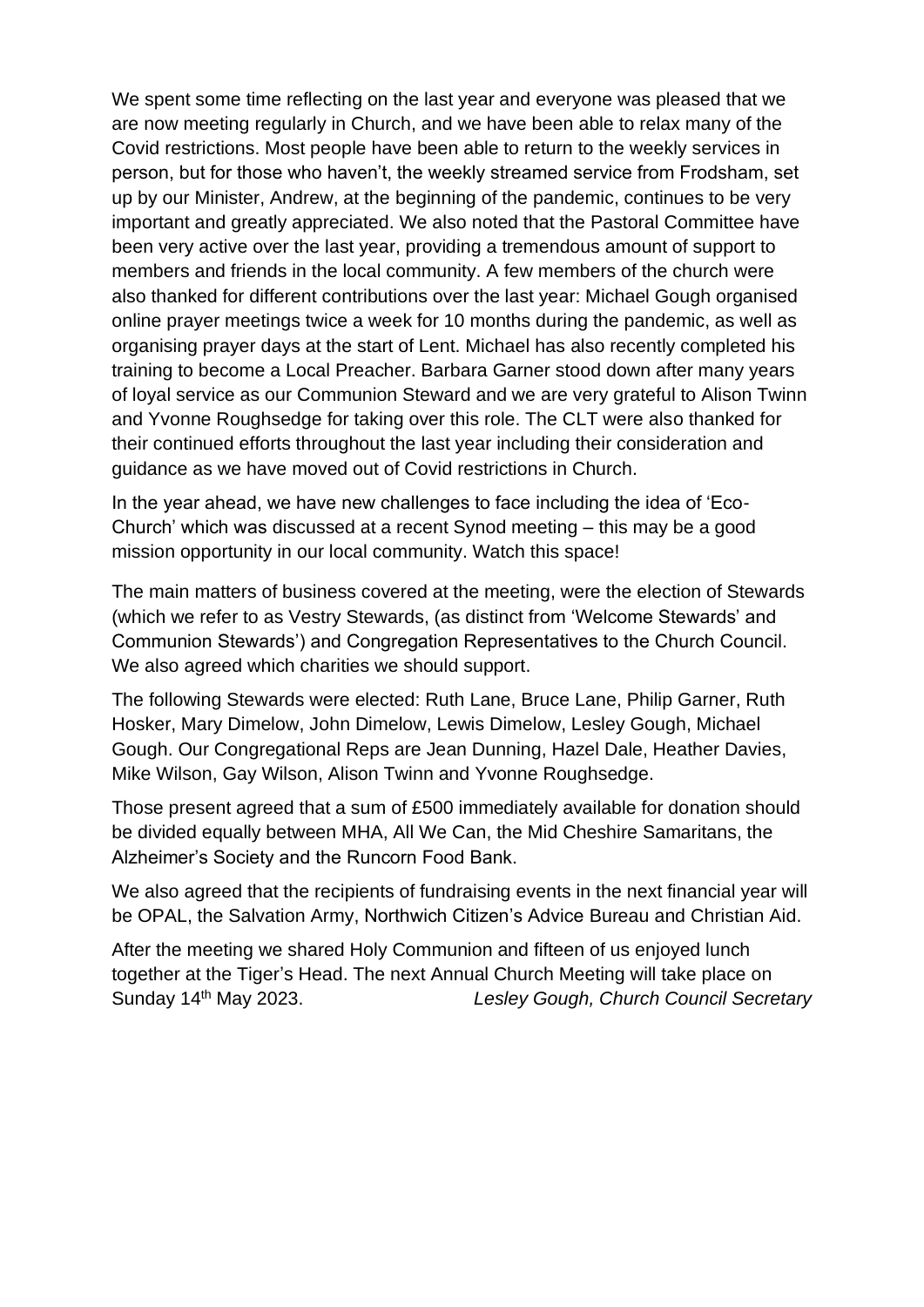### **Good Friday & Easter Day**

Andrew Emison led the Good Friday service at the end of Lent, delivering an inspiring and emotional sermon

This was followed 3 days later by the resurrection service on Easter day led by Anne Gibson where the cross had been decorated with chrysanthemums, and afterwards was placed in the church drive as a message for all to see.

The Easier Day service saw the return of flowers in the church, and the resumption of coffee and



tea served with crème eggs for Easter. This was very well received

### **Church Anniversary**

This year the 140<sup>th</sup> anniversary of the current building was celebrated. We were particularly pleased to welcome the District Chair Helen Kirk as our preacher on the occasion.

### **Spiritual Committee**

The Spiritual Committee, which is open to anyone attending Norley Methodist Church, is the group tasked with taking a lead in planning and delivering acts of worship. During the Covid-19 pandemic we had to adapt with on-line worship (thanks to our Minister's technical creativity at Frodsham) and prayer meetings (which met twice per week during October 2020 – August 2021 on Zoom following the daily Office of the Northumbrian Community - [https://www.northumbriacommunity.org\)](https://www.northumbriacommunity.org/), and of-course Norley@9 which moved to Saturday mornings. With restrictions lifted it is a great joy to be able to meet again in building and enjoy fellowship after morning worship. We are all grateful to Bruce, Lesley and John D and Lewis for their work in keeping us safe.

It is worth noting that the Planning of Worship (done at the Circuit level) has not been without its issues, given the availability of Presbyters and Local Preachers to lead worship. We are able maintain our weekly services going-forward and will seek to have 'congregationally-led' worship from time to time, as we did on Passion Sunday (Lent 5, 3rd April, 2022) – a service enjoyed by all who attended and participated (many thanks to John Bell for compiling/developing the service).

Lent saw the installation of Prayer Stations for Liberation. The Church was open at the start of Lent and each week, one of the themes of liberation was used to drive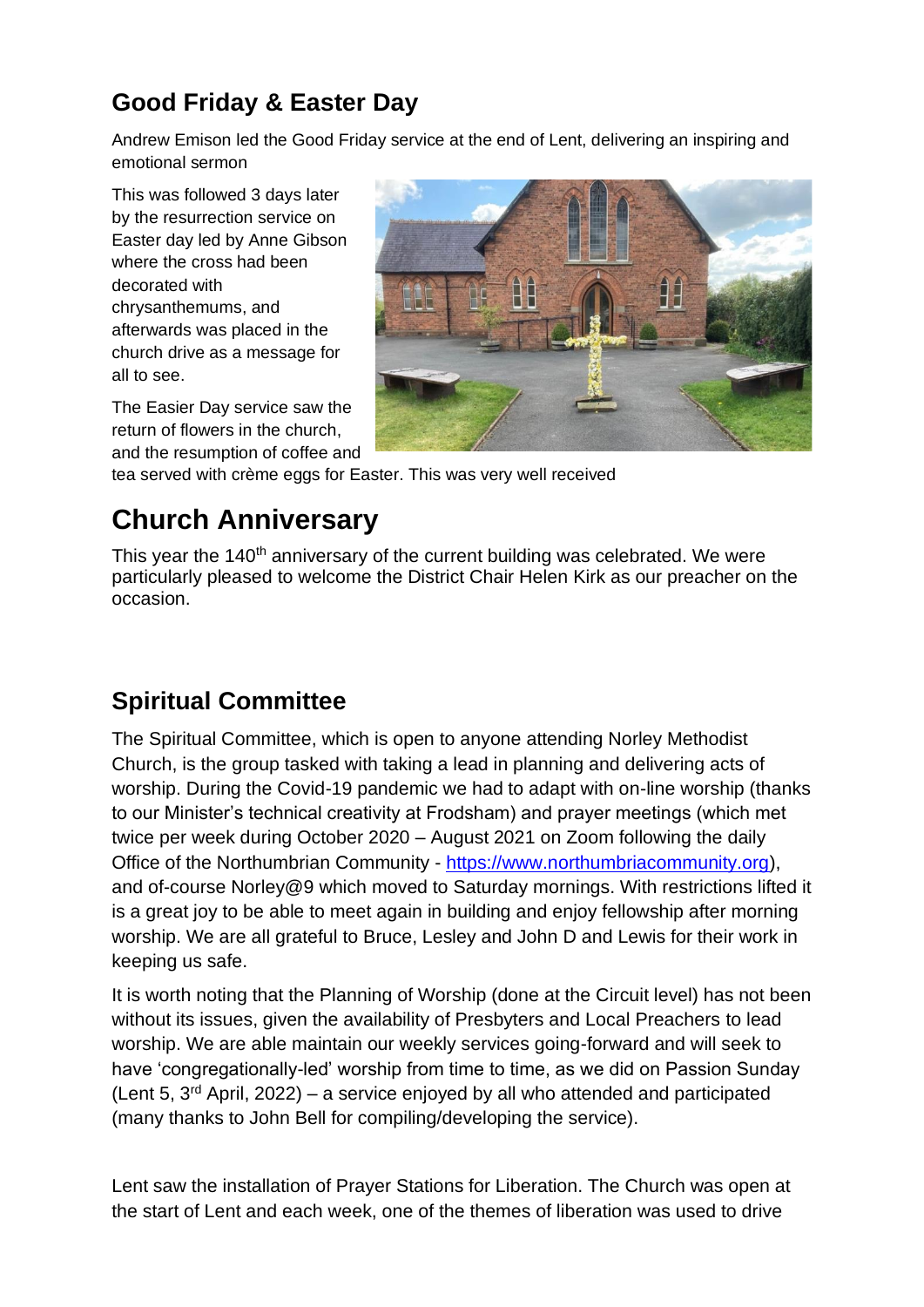our weekly opening liturgy. The weekly context followed the themes of poverty, discrimination (racial, gender, sexuality), the 'innocents' (those suffering from conflict), health and ability/disability, and the planet and those eco-dependent. Week six reflected on ourselves, i.e., we in the developed world who sit 'above' others, and it asked the question 'are we not in need of liberation too'? Good Friday reflected on our service to others and Easter Sunday on humanity's universal need for salvation, signposting faith in Jesus Christ as the means of redemption, culminating in the Prayer for Self-Liberation reproduced below.

Also, we have continued our 'Food for Thought' meetings which have enable us to share our views and opinions on faith-related matters. Food for Thought is taking a Summer break but will return in September. *Michael Gough*

### **Solar Panels Update**

The excellent weather in the last quarter means we have generated 953 Kwh saving nearly a ton of CO<sub>2 generation</sub> from coal, and have received a cheque for almost £550 for our funds. The total receipts in 10¼ years amount to over £17,350 and we have generated over 34,000 Kwh. *Bruce*

### **Property Matters**

Since the last Outreach, the property team have completed one more of the 6 agreed projects for this connexional year. The new LED light was fitted in the kitchen corridor and the new sockets installed for the AV system. This only leaves the repairs to the Sunday School ceiling and its redecoration to be tackled.

As ever, new issues arise. The resumption of refreshments led to the realization that the dishwasher was not working properly, and a call out revealed the pump was not pumping which was **easily fixed – so now we have a dishwasher again.**

The hot water supply to the kitchen taps, isolated during the pandemic to avoid tripping half the church circuits, turned out to be irreparable, and 2 in line heaters were purchased to replace them. We hope to fit these in early June.

Rotten wood was discovered in the end of a purlin supporting the kitchen ceiling, only visible now the ivy had been removed from the wall in the neighbour's garden, and a repair organized to be carried out hopefully by the time you read this.

The high street side floodlight bulb replacement was successful as reported last time but the illumination when on is sporadic, indicating a loose connection somewhere in the wiring which will need to be addressed.

We are grateful to John and Lewis for replacing a gutter above the side door which blew down in the Spring storms and replacing the hedgehog on the High Street side in the gutters – observing that the hedgehogs were doing a wonderful job at keeping the gutters clear of leaves.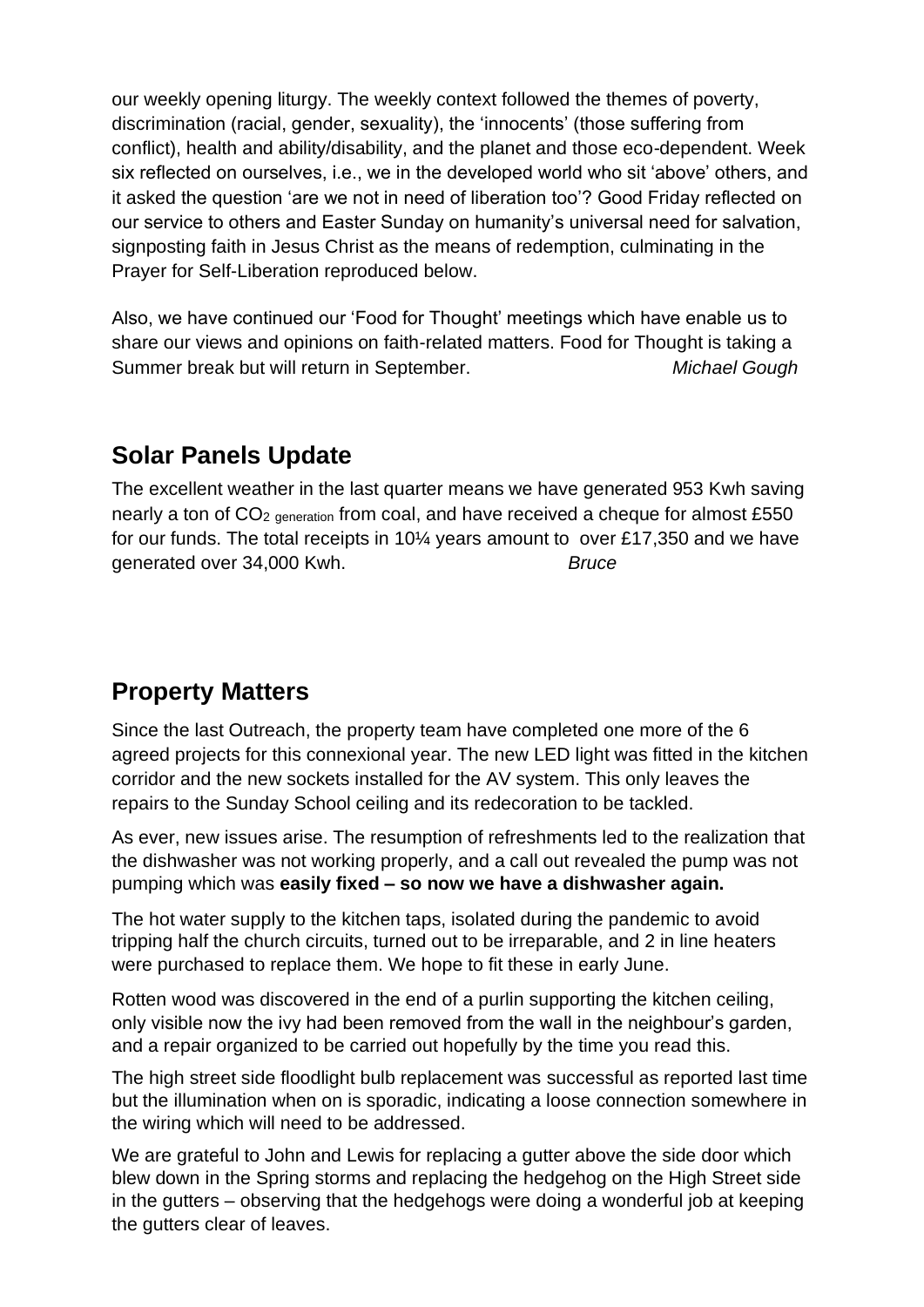There has been progress with obtaining a quote for the exterior redecoration of the church, scheduled for August 2023, but second and third quotes are awaited.

#### *Bruce 8/05/2022*

### **Financial Report**

This time it's very brief but still important – to report that from the end of February until and including the Annual Church Meeting on May  $8<sup>th</sup>$ , donations have been made of £87 to the West Cheshire foodbank (in addition to provisions given), £50 to the Macmillan Hospice (they supplied the flowers for Mothering Sunday), £175 to the Methodist Church World Mission Fund (the annual Easter Offering appeal), £1000 to the Ukraine Relief appeal (channelled via All We Can, the Methodist charity formerly known as MRDF) and £100 each to MHA (Methodist Homes), All We Can, Mid-Cheshire Samaritans, the Alzheimers' Society and the Runcorn District foodbank.

This is the splendid total of £1812 for which all the beneficiaries will be extremely grateful. Expressions of appreciation for the generosity of the Norley congregation are always published in the weekly notice-sheet and I'm pleased to reiterate them here too. Many thanks indeed to you all.

All donations include gift-aid where possible, which will be reclaimed from HMRC. *John Bell, treasurer*

### **The Church Leadership Team** met on 13 April and

Noted that the Wednesday Club had restarted with 20-25 attending but decided to leave any resumption of Open Door lunches until covid Levels subsided.

Confirmed the Covid Road map as approved at Church Council to re-introduce refreshments and flowers weekly on Easter Sunday, with wrapped biscuits at refreshments.

Agreed arrangements for Easter, the Church Anniversary, and the Annual Church Meeting.

Decided on arrangements to cover Andrew's sabbatical from May 15, which includes a notebook in the vestry to be filled in weekly by the Vestry Stewards from May 15 to the end of August.

Decided not to restart the collecting of names of those attending services requested by the pastoral committee but just to record the numbers attending.

Updated on the property projects and suggested additions.

Discussed the broadening of Andrew's role in September to include The Hurst and Blakelees and initiated actions to set up a joint CLT meeting of Norley and The Hurst.

Agreed and confirmed by email subsequently that from June 1 there would be 2 Vestry Stewards and 1 or 2 Welcome Stewards and agreed their duties.

#### *Bruce*

Some interesting background to the Trussell Trust which is the Christian charity operating many of the foodbanks, including the local ones in Cheshire…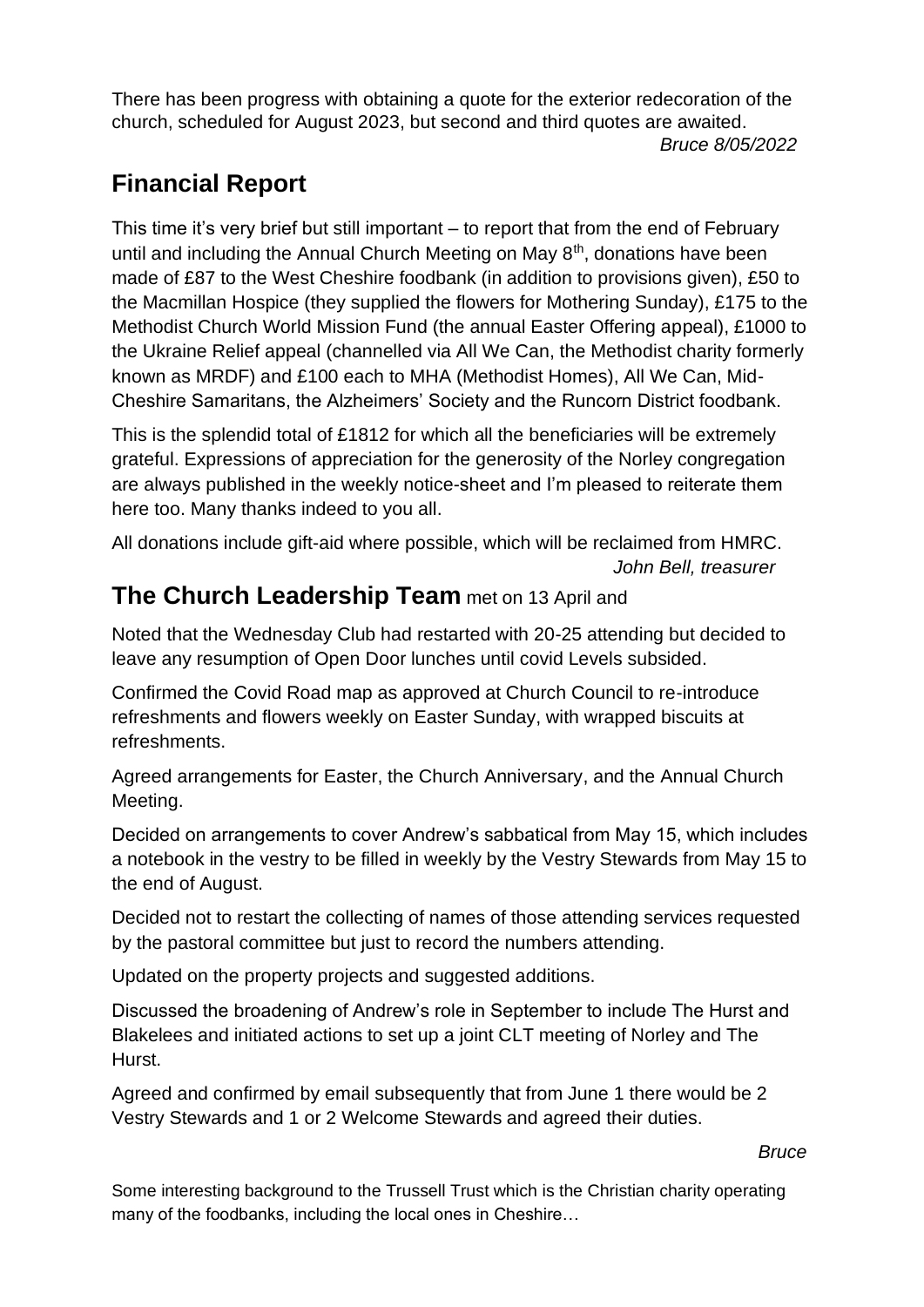### **The story of the Trussell Trust**

Carol and Paddy Henderson founded the Trussell Trust in 1997 based on a legacy left by Carol's mother, Betty Trussell.

The Trussell Trust's initial Bulgaria projects focused on improving conditions for the 60+ children sleeping at Central Railway Station in Bulgaria. In 2000, Paddy received a call from a mother in Salisbury, who was struggling to afford food and faced sending her children to bed hungry.

Paddy investigated data on poverty and deprivation in the UK and found that significant numbers of people faced going hungry as a result of a sudden crisis. So, Paddy started the Salisbury Foodbank in his garden shed and garage, providing three days' emergency food to local people in crisis.

The food bank model spread rapidly through church networks and, in particular, inspiration was drawn from a verse from Matthew's gospel in the Bible which reads: "*For I was hungry and you gave me something to eat, I was thirsty and you gave me something to drink, I was a stranger and you invited me in, I needed clothes and you clothed me, I was in prison and you visited me.*" (Matthew 25:35-36)

### **Network of food banks**

More than twenty years later, the Trussell Trust supports a network of over 1200 foodbanks across the UK, supported by thousands of volunteers. Each provides emergency food to people in crisis, and additional support to help tackle the root causes that sweep people into poverty and build people's resilience, so they are less likely to need a food bank in the future.

It takes more than food to end hunger, so the Trussell Trust brings together the experiences of food banks in their network, and their communities, to challenge the structural economic issues that lock people in poverty, and campaign for change to end hunger and poverty in the UK so that food banks can be resigned to the history books.

### **Latest news**

New figures released a couple of weeks ago reveal food banks in the Trussell Trust's network provided more than 2.1 million parcels to people facing financial hardship across the country, from 1 April 2021 to 31 March 2022.

This represents a 14% increase compared to the same period in 2019/20 – before the pandemic – as more and more people are unable to afford the absolute essentials that we all need to eat, stay warm, dry and clean. Alarmingly, more than 830,000 parcels were provided for children, representing a 15% increase from 2019/20 when 720,000 were provided.

Your continued monetary donations and gifts of food are always greatly appreciated. For those who wish to donate food, these items are in short supply at the present time: UHT milk and juice, cereal bars, tinned fruit, puddings, small jars of instant coffee, instant mash, tinned potatoes, sweet treats, crisps, instant pasta, instant noodles, tinned meat and fish.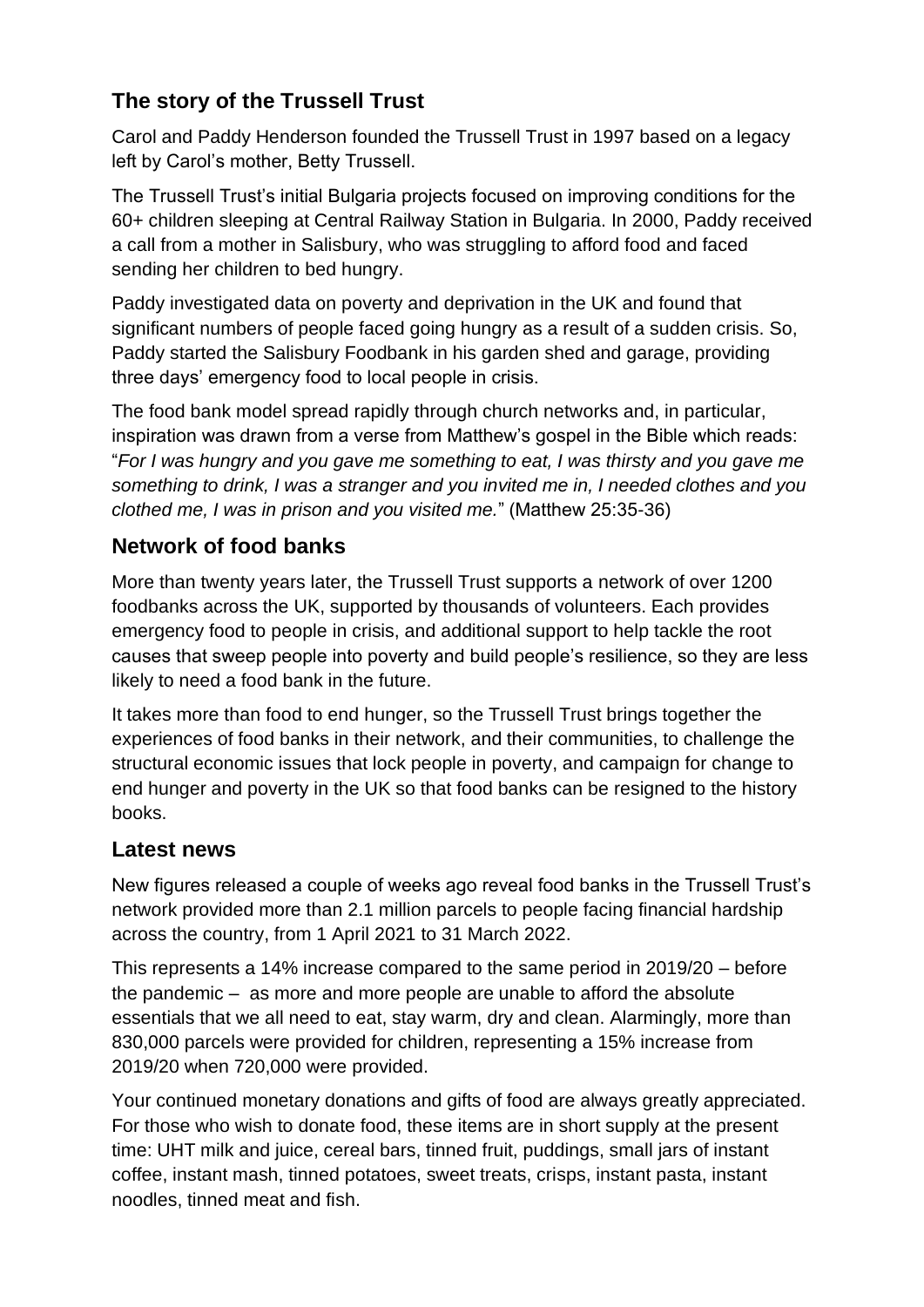Thank you for your continued support! *Michael and Lesley Gough*

## **IN MEMORIAM** Ruth Elizabeth Howarth

22 October 1932 – 17 February 2022





Ruth was born in Brampton in Cumbria in 1936, one of 5 children and after that early start up near Hadrian's wall the family moved to Rochdale while she was still young.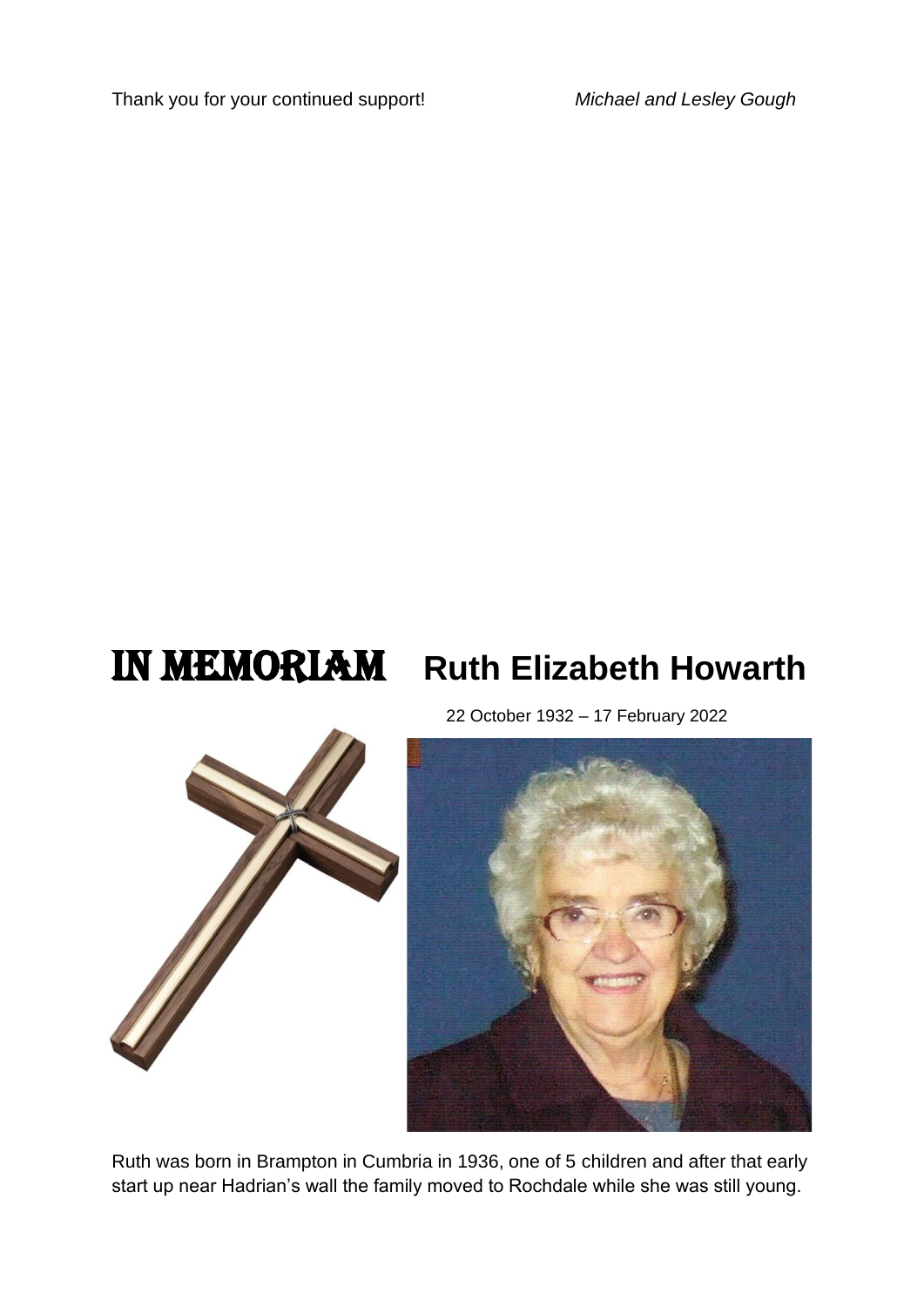Ruth and Roy (her husband to be) met at work. Roy heard someone whistling and went to find out who it was. On seeing Ruth, he asked her out on a date - the date went so well he asked her to marry him, and they were engaged within a week. They remained married for almost 49 years until Roy passed away in 2005.

They began their married life in Denton near Manchester where, in 1958, Mark was born. They moved to Hyde in Cheshire where Martin was born in 1961 followed by Fiona in 1965.

The children settled into local schools and when they were old enough Ruth went back to work … in the housing department of Tameside Council.

Sadly, tragedy struck in the late seventies when their house was almost totally destroyed by fire. Thankfully, one of Roy's bosses at the time had a rental property in nearby Marple which he gladly let them use while their house was rebuilt.

When all the children had left home, Ruth and Roy retired and were planning to travel the country living in their caravan but after the first winter they sensibly abandoned this idea and bought a park home in rural Norley. After Roy had passed away Ruth decided to be nearer a town, and she moved to Helsby.

Ruth took the opportunity to become actively involved with Norley Methodist Church and made many new friends in this community, including Roy Wood who would become a very dear friend until he passed away just over 12 months ago.

After an accident at home she, with the help of the family, decided that it would make sense to move into a Care Home where she had company and was supported by the excellent caring staff at Hillcrest in Frodsham.

#### **What will I remember about Mum from Mark**

She was a wonderful human being and always had time for her 3 "kids" … meals were always on the table at the same time, we never went to school "scruffy" and, despite not always having a lot of money, we were always treated very well at Christmas and birthdays.

In spite of the fact that Ruth had brought up 3 "half decent" children, that was in the past. When she looked after grand-daughter Lyndsey things were never straightforward … like the time she was changing her nappy – one of the disposable ones – and she put it on Lyndsey the wrong way round and taped it to her skin rather than itself … no wonder Lyndsey was agitated when it had to come off !!

#### **What will I remember about Mum from Martin**

I remember her telling me that her first job was in a room full of women speaking on the phone and plugging long wires into sockets - a telephone operator. This room full of women has nowadays been replaced - the job is now done by a microchip the size of a fingernail.

Later in her career, as Tameside Housing Officer, I remember she used to get bribes and kickbacks from the very deserving families to nudge them up towards the top of the list. Of course, Ruth just passed these gifts on and as a result her daughter Fiona sometimes got huge teddy bears for Christmas - a perk of the job.

I remember when Ruth had gone for an eye test including examining the retina at the back of the eye, Ruth told me they had noticed a problem with "immaculate conception"...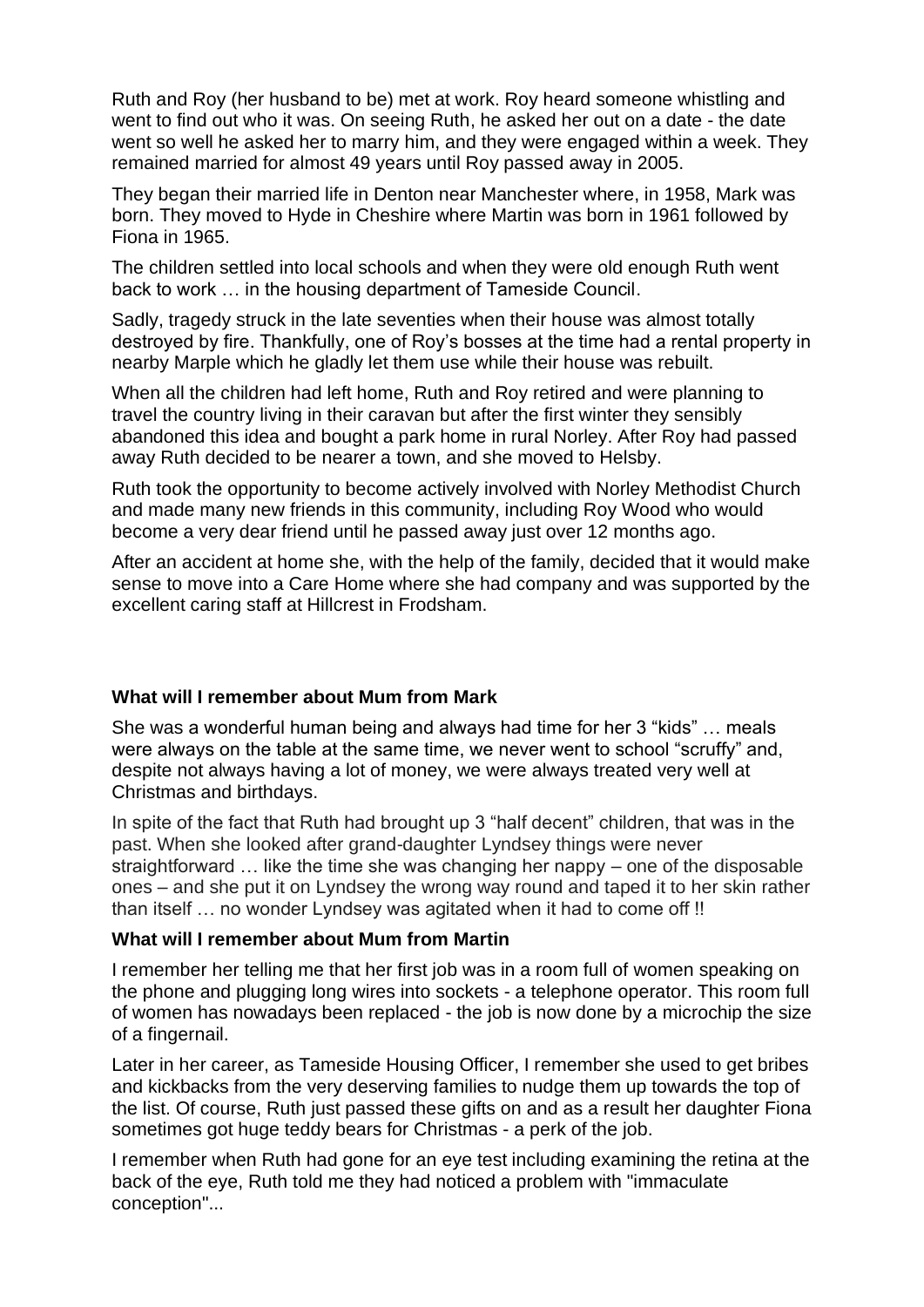Later we looked it up and found that what she meant to say was macular degeneration, a common problem with sight as you get older.

Whenever any of her 3 children were having problems and causing anxiety for her or Roy, she would always shake her head and say

"You don't have them to make you laugh and you don't have them to make you cry". It's an odd way of putting it but I think I know what she was referring to as my children grow older - to me this has become well-known as part of Grandma Ruth's "life knowledge".

When the 3 of us left home to start families of our own and sometimes couldn't get back home to visit her as often as we would like, she would always say

"Well, you have your own lives" - more life wisdom which would be useful advice for lots of parents.

This is in addition to lots of Grandma "special words" - her very own vocabulary. My favourites were :-

*"Mardy"* - someone who was easily frightened or who did a lot of whimpering

*"Scriker"* - a child who cries easily (and a lot) - she always said that described her second son, Martin, when he was very young

*"He was a breech birth"* once again often mentioned in the context of her second son, Martin, who "came out bum-first"

A definite liking for Barley Wine, a very strong 9% beer.

#### **What will I remember about Mum from Fiona**

Her soft hands and pretty nails, her love of singing (especially Perry Como and Frank Sinatra); her generosity and kindness; her playing football with Ollie and Angus in the garden; her love of Ollie's curly hair never having wanted the straight hair she had; her thinking Angus was a strange name until she met him and then saying 'actually he looks like an Angus'; and the countless number of times she told him how his mum (Fiona) had blonde hair like his when she was young; baking Christmas cakes with her every year; how she loved the sweet peas my dad grew in the garden; her lovely handwriting; her fantastic gravy with Sunday roast and Christmas dinner; her disastrous attempts at homebrewing wine and beer; and the excitement we shared when we went to buy my wedding dress. Most of all Mum was the kindest person and loveliest Mum I could have ever wished for; I miss her more than I would ever have imagined.

#### **Words about grandma from Lyndsey**

When I was young, grandma loved to come and stay with us (with grandad of course) and they would take me out for a walk in my buggy. Mum and Dad would challenge them that they had bought me a meat & potato pie which they always denied … despite the evidence of pastry crumbs and splashes of gravy on my clothes!!

When I introduced her to David for the first time, she started flirting with him until she found out he was 27 years old and she then claimed "he was too old".

#### **Words about grandma from Ollie**